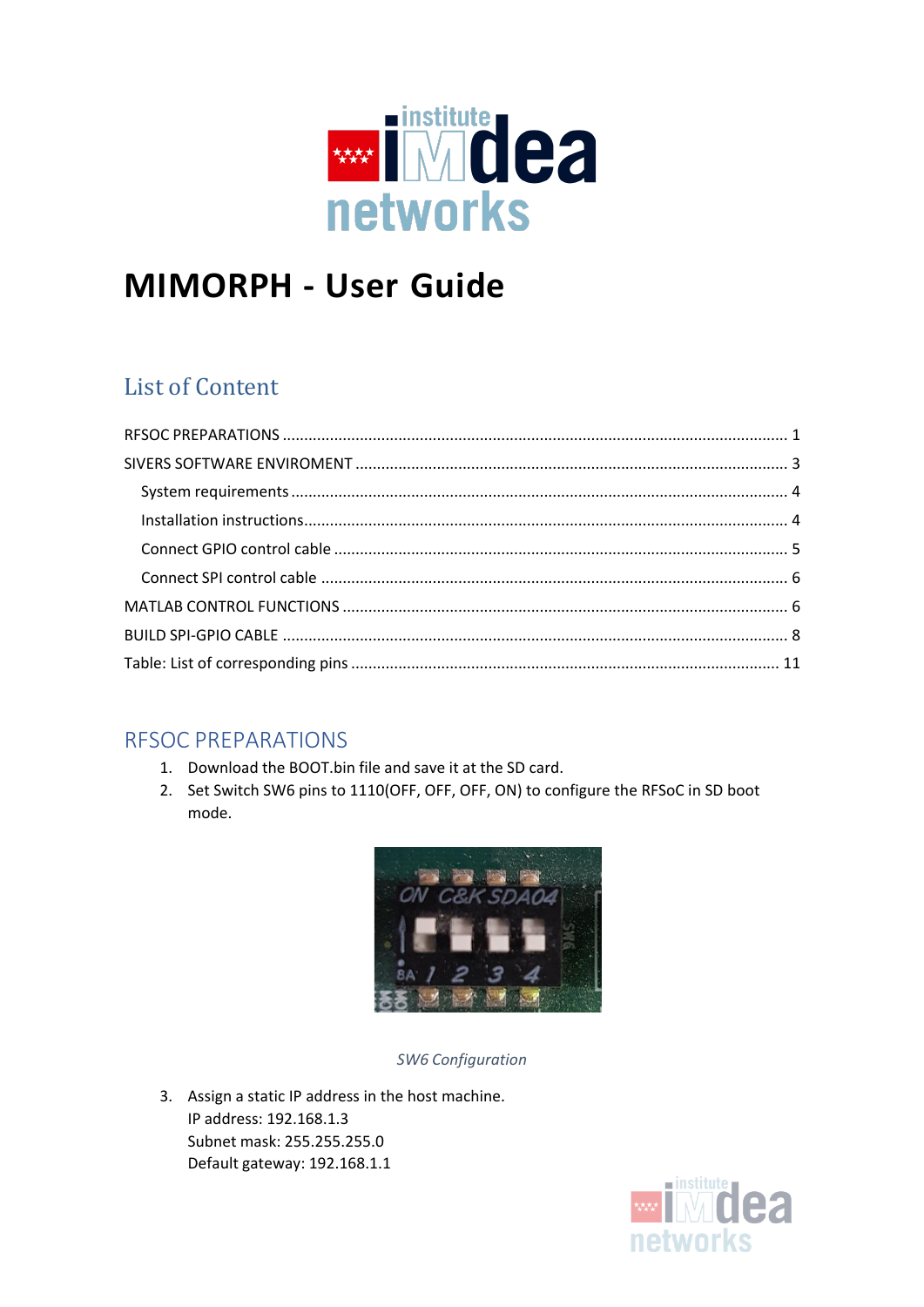- 4. Plug an ethernet cable from the FPGA to the PC Host.
- 5. Plug the 4 MMCX to SMA-F cables into I\_N, I\_P, Q\_N and Q\_P for the receiver and transmitter antenna respectively.



*Connection for TX antenna*



*Connection for RX antenna*

6. Use the SMA-M/SMA-M cables to connect between the FPGA converters to the antennas. Check for you daughterboard model and see the figure to match the connections.

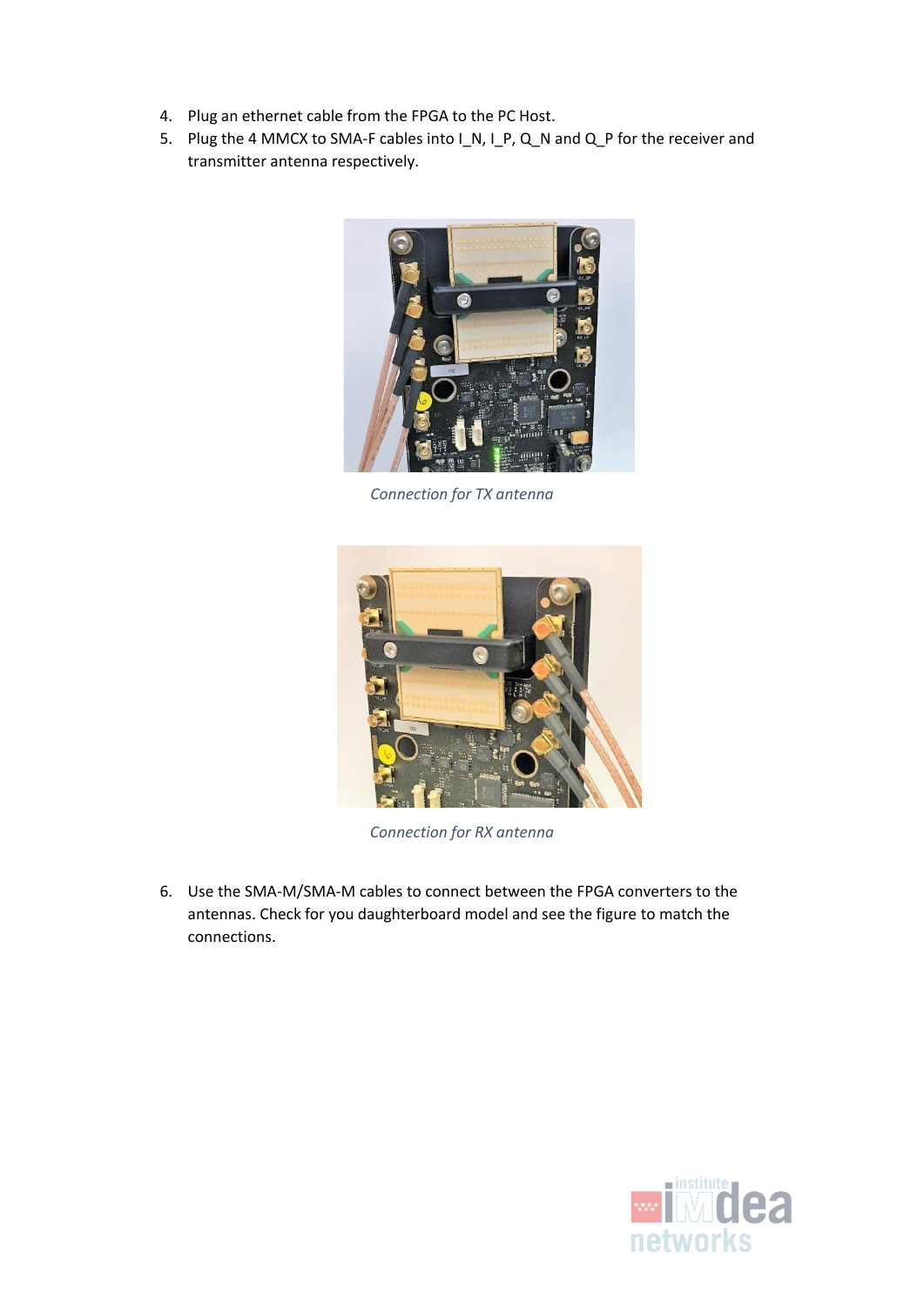

*AVNET LPA-502-G Daughterboard*

| <b>XILINX</b><br><b>XM500</b> | <b>AVNET</b><br>LPA-502-<br>G | IQ<br><b>SIGNAL</b> | <b>XILINX</b><br><b>XM500</b> | <b>AVNET</b><br>LPA-502-<br>G | IQ<br><b>SIGNAL</b> |
|-------------------------------|-------------------------------|---------------------|-------------------------------|-------------------------------|---------------------|
| ADC 224 CH 0                  | ADC <sub>0</sub>              | RX 10               | DAC 228 CH 0                  | DAC <sub>0</sub>              | $TX$   $O$          |
| ADC 224 CH 1                  | ADC1                          | $RX_Q_0$            | DAC 228 CH 1                  | DAC1                          | $TX_Q_0$            |
| ADC_225_CH_0                  | ADC <sub>2</sub>              | RX 1 1              | DAC 228 CH 2                  | DAC <sub>2</sub>              | $TX$ / 1            |
| ADC 225 CH 1                  | ADC3                          | RX Q 1              | DAC 228 CH 3                  | DAC <sub>3</sub>              | TX Q 1              |
| ADC 226 CH 0                  | ADC4                          | $RX$ $12$           | DAC 229 CH 0                  | DAC4                          | $TX$ / 2            |
| ADC 226 CH 1                  | ADC5                          | $RX$ Q 2            | DAC 229 CH 1                  | DAC5                          | TX Q 2              |
| ADC 227 CH 0                  | ADC6                          | RX 13               | DAC 229 CH 2                  | DAC <sub>6</sub>              | $TX$   3            |
| ADC 227 CH 1                  | ADC7                          | $RX$ Q 3            | DAC 229 CH 3                  | DAC7                          | TXQ3                |

7. Plug the two GPIO-SPI cable (check section about how to build the cable and information for the connection) into the indicated connectors (see figure). Make sure you connect it in the right direction.



*GPIO-SPI cable connectors at the daughterboard*

8. Turn on the FPGA

# <span id="page-2-0"></span>SIVERS SOFTWARE ENVIROMENT

This section was directly extracted from the *User Manual EVK06002/0.* You can find this

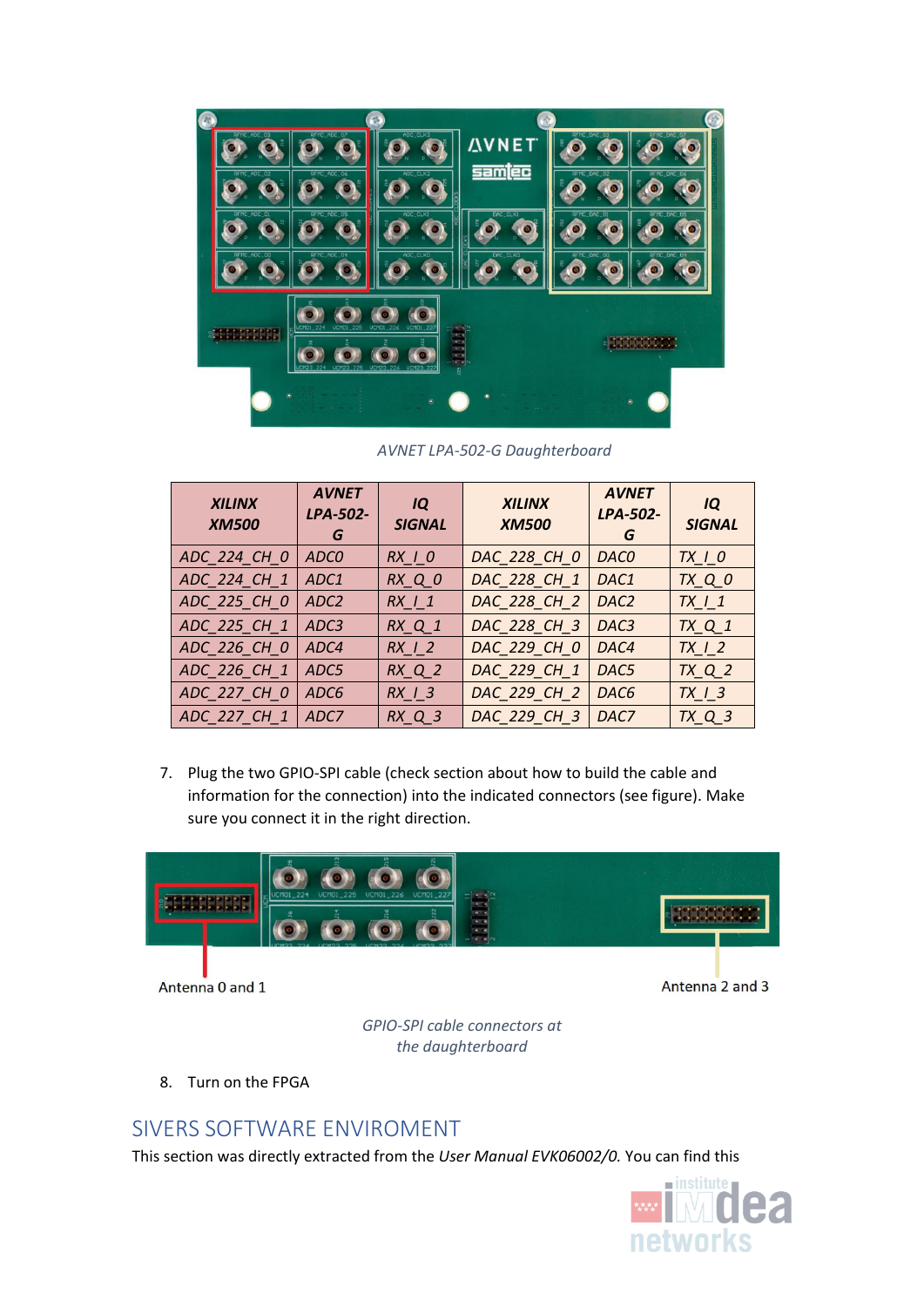document within the installation files from the stfp repository.

#### <span id="page-3-0"></span>**System requirements**

• A computer with USB interface and Linux Ubuntu 16.04 or later. Equivalent Linux distribution might also work.

• Python 2.7 or later

#### <span id="page-3-1"></span>**Installation instructions**

- 1. Connect the USB to Micro USB cable to the computer
- 2. Connect the Power adapter to EVK06002/00 and a Wall Wart.
- 3. Download software package from sftp.
	- IP Address: 193.104.100.110
	- Use an stfp-ssh client:
	- Host: 193.104.100.110
	- $-$  Port: 22
	- Protocol: Choose "SFTP SSH File Transfer Protocol"
	- User: Will be sent after NDA is signed
	- Password: Will be sent after NDA is signed
- 4. Open Linux command window.
- 5. From root create a new directory.
	- > mkdir ~/evk06002/
- 6. Copy ederenv\_<date>\_<time stamp>.tar.gz to the newly created evk06002 directory. > cp ~/media/your-usb/ ederenv\_<date>\_<time stamp>.tar.gz ~/evk06002/
- 7. Unpack the Eder software environment. > tar -zxvf ederenv\_<date>\_<time stamp>.tar.gz
- 8. Run Eder install script. > ./install\_mb1.sh
- 9. At this point it's possible to choose to run either Eder command line shell or Eder GUI

10. For Eder command line shell run start script mb1. Script shall contain serial number located at the motherboard PCB Sivers SN motherboard ID sticker,

> ./start\_mb1\_b.sh SN<device serial number>

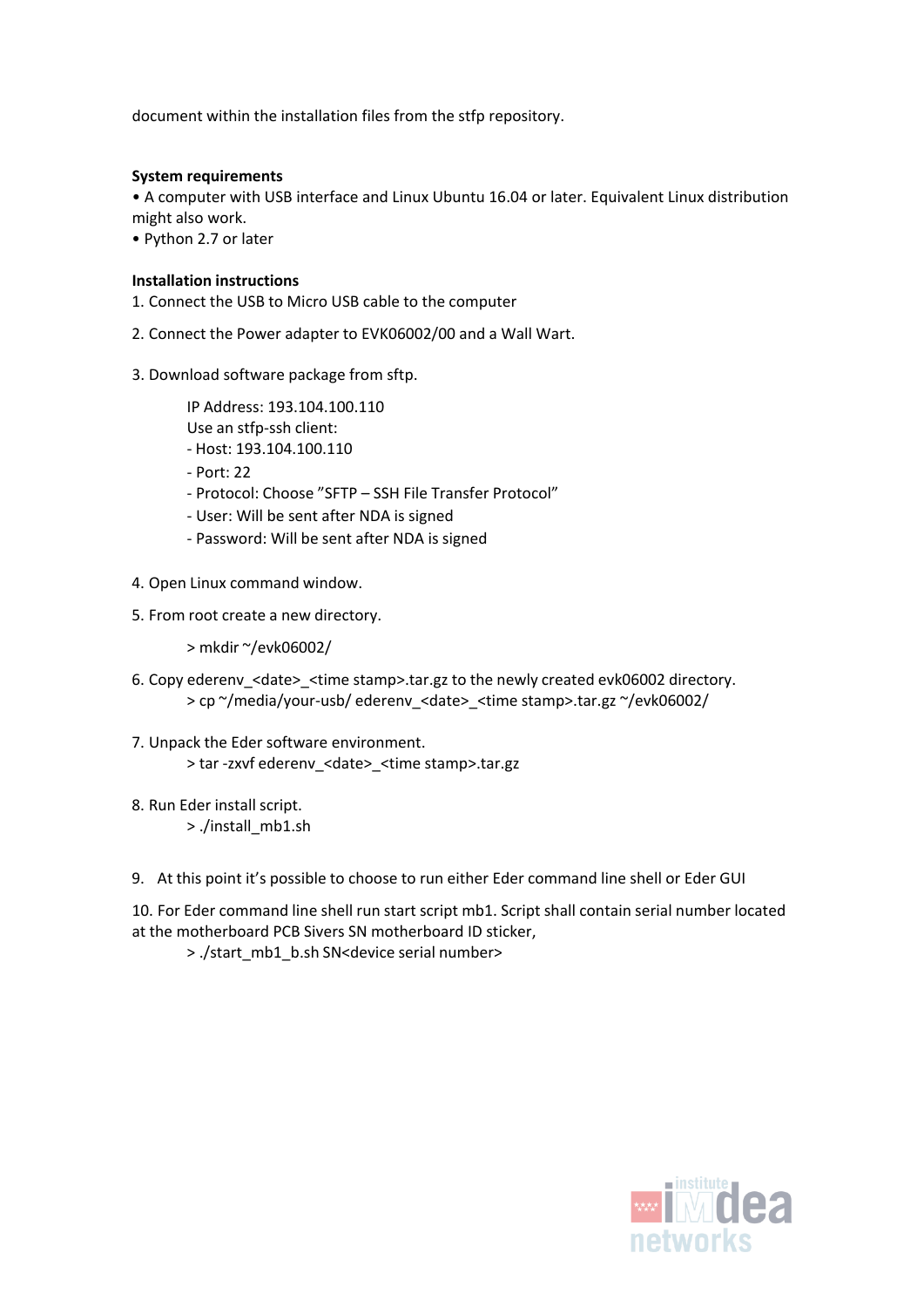

*EVK Serial Number*

11. Copy 'CONFIG\_TX.PY' and 'CONFIG\_RX.PY' from the IMDEA repository to the folder .*/Eder\_B* inside the framework. These two scripts will prepare the RX and TX antennas respectively to send/receive data and change BPs.

> execfile('CONFIG\_TX.PY')

> execfile('CONFIG\_RX.PY')

12. In order to enable/disable the antennas, use these functions. Take into account that there are different commands for RX and for TX.

- > eder.rx.enable()
- > eder.rx.disable()
- > eder.tx.enable()
- > eder.tx.disable()

14. In order to enable external GPIO pulses to change through different BP, use the following function:

```
> eder.evkplatform.drv.bfoff ()
```
15. Finally, send this command to disable commands from USB andto manage the antennas via external SPI signals.

> eder.evkplatform.drv.spioff ()

#### <span id="page-4-0"></span>**Connect GPIO control cable**

Move pin 3,4 and 5 switches to ON (low) to allow external BP changing. Plug the BF control cable to J14.

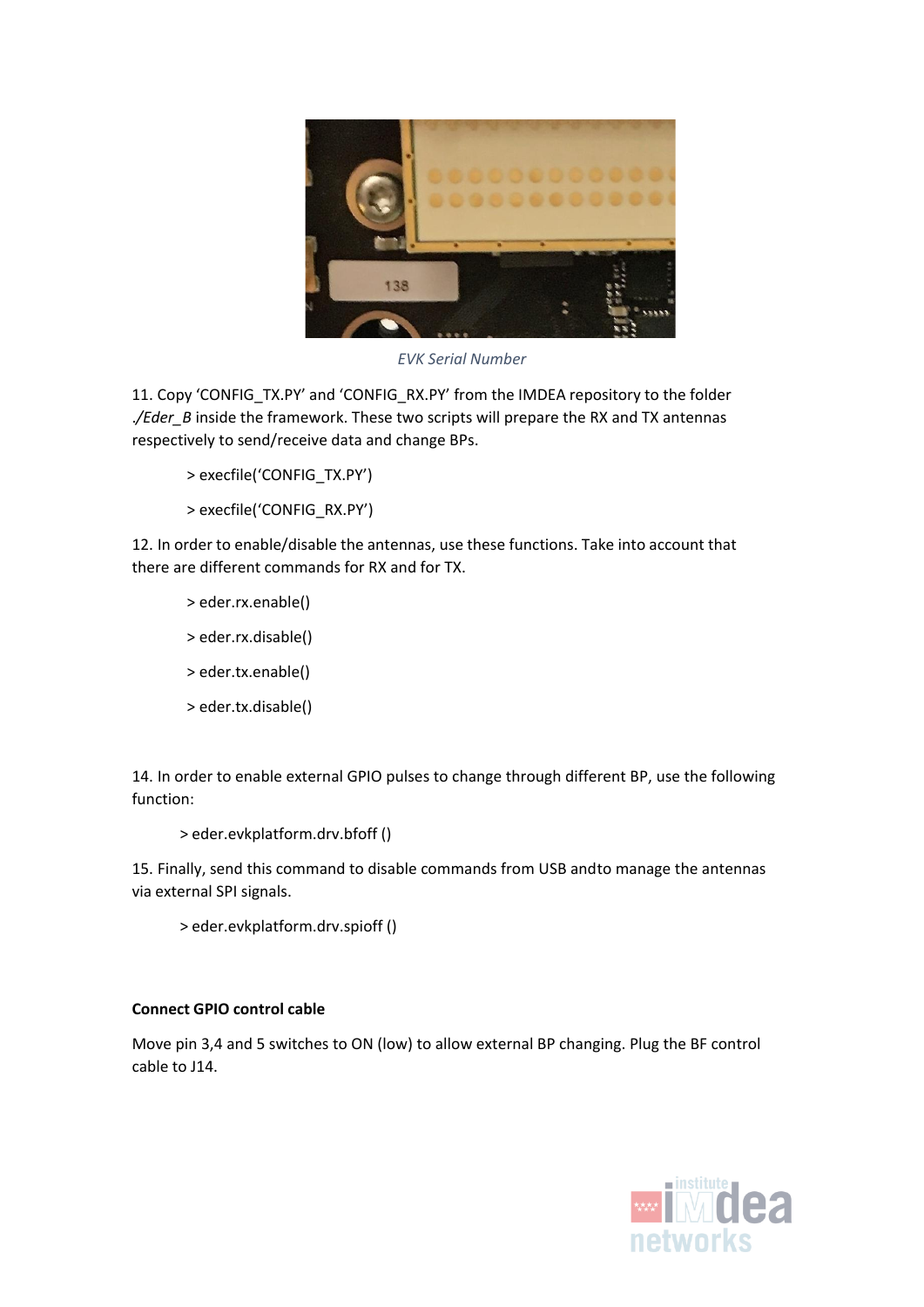

*GPIO Switch and connector*

#### <span id="page-5-0"></span>**Connect SPI control cable**

Move pin 1,3 and 4 switches to ON (right) to allow external SPI control commands from the FPGA to the RF kit. Plug the SPI control cable to the J15 connector.



*SPI Switch and connector*

# <span id="page-5-1"></span>MATLAB CONTROL FUNCTIONS

- **<ts> = system\_init (ip)**: configures the TCP/IP stack in the host PC and opens a connection with platform.
	- o **ip** -> platform IP address.
	- o **ts** -> tcp session identificator.
- **<pl> = transmit\_XCH (ts, path , idle\_time, SD):** sends the set of I/Q samples the userwants to transmit using the number of macro channels X, loads them and starts the transmission synchronously in all enabled channels.
	- o **ts** -> Tcp session identificator.
	- o **path** -> location of the samples to transmit**.**
	- o **idle\_time** -> samples between packets.

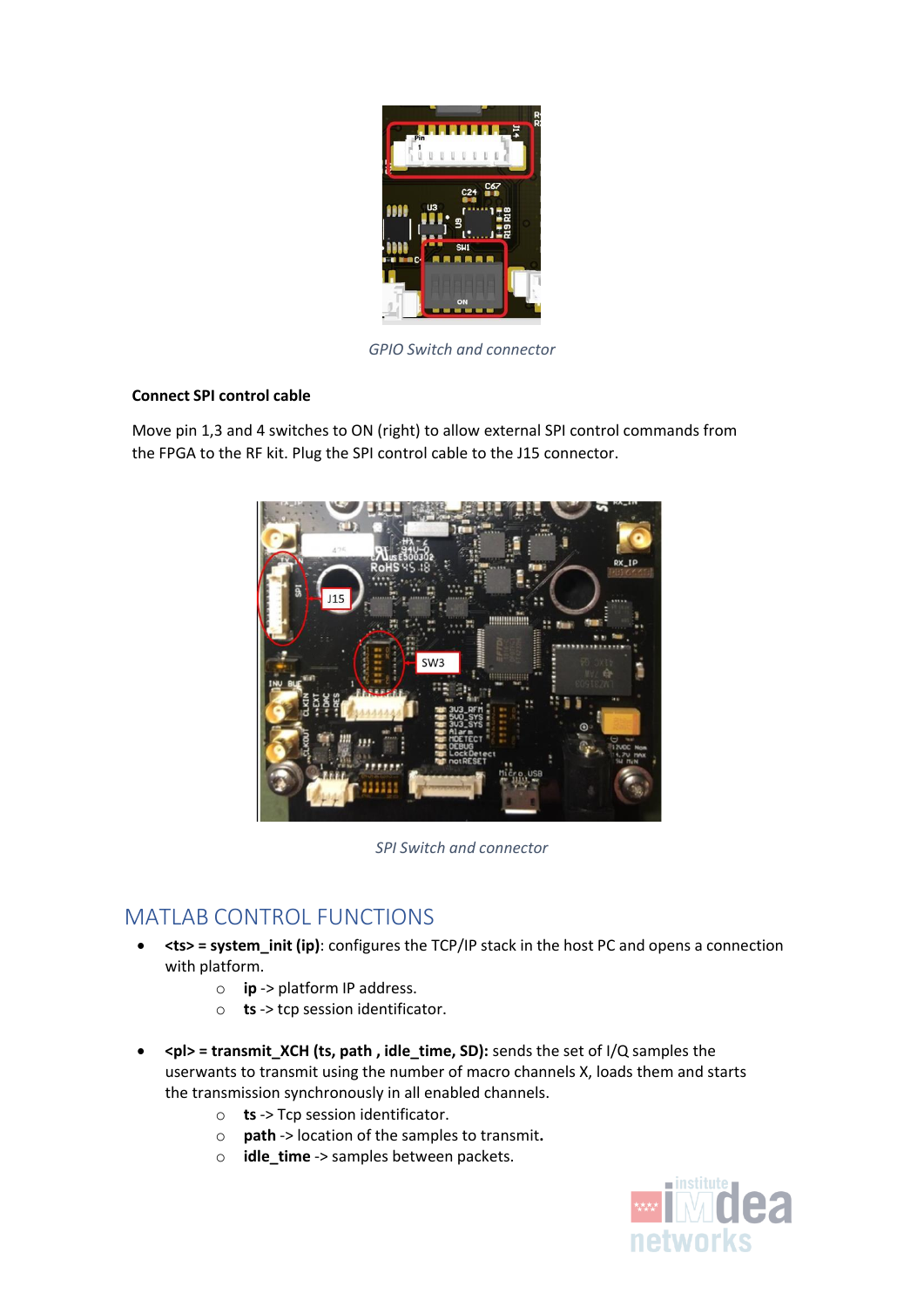- o **SD** -> (*true*: reads data from SD; *false*: reads data from PC Host via TCP/IP).
- o **pl** -> packet length.
- **capture\_samples\_XCH (ts,rx,nSamples,path,filename,SD):** enables the continuous capture of I/Q samples. The captured samples can be sent via TCP/IP or saved on an SD card (if present).
	- o **ts** -> Tcp session identificator.
	- o **rx ->** receiver bitmask.
		- $\blacksquare$  '0001' stream 1
		- '0010' stream 2
		- '0100' stream 3
		- $1000' -$  stream 4
	- o **nSamples ->** number of samples to store.
	- o **path** -> location of the samples to store.
	- o **filename** -> name of the file.
	- o **SD** -> (*true*: reads data from SD; *false*: stores data at PC Host via TCP/IP).
- **capture pkt XCH (ts,tx,nPackets, pl,path,filename,SD)**: it captures a certain number of packets of a specific length. The captured packets are again sent to the host PC or saved on an SD card.
	- o **ts** -> Tcp session identificator.
	- o **path** -> location of the samples to store.
	- o **nPackets ->** number of packets stored by packed detector.
	- o **pl ->** packet length.
	- o **filename** -> name of the file.
	- o **SD** -> (*true*: reads data to SD; *false*: stores data at PC Host via TCP/IP).
- **configure PD (ts, highTime)**: configures the settings for packet detector. Set this function before starting to capture packets.
	- o **ts** -> Tcp session identificator.
	- o **pl** -> length of the packet to be detected.
- **configure\_AWV\_control(ts, type, P, M, N, L, T\_INIT, T\_HIGH, enable):** manages the configuration of the GPIO pulses. Enable and disables the block.
	- o **ts** -> Tcp session identificator.
	- o **P**-> Number of cycles or the first TRN field (without BP change.
	- o **M** -> Number of BP changes per P beam patterns.
	- o **N** -> Number of clock cycles per each of the M BPs.
	- o **L** -> Number of repetitions of P+M BPs.
	- o **T\_INIT** -> Number of delay cycles after the trigger before start with the BP P.
	- o **T\_HIGH** -> Number of clock cycles the INC, RTN and RST pulses stay high at the output.
	- o **enable** -> (1: enable pulses; 0: disable pulses).
- **write\_SPI (ts, addr, val, interface, ant)**: writes a value to a SPI register
	- o **ts** -> Tcp session identificator.
	- o **addr** -> address of the SPI slave registers.
	- o **val** -> byte to write.
	- o **interface** -> select between SPI drivers. For SISO designs use '0'.
	- o **ant** -> select between SPI slaves. For SISO designs use '0'.

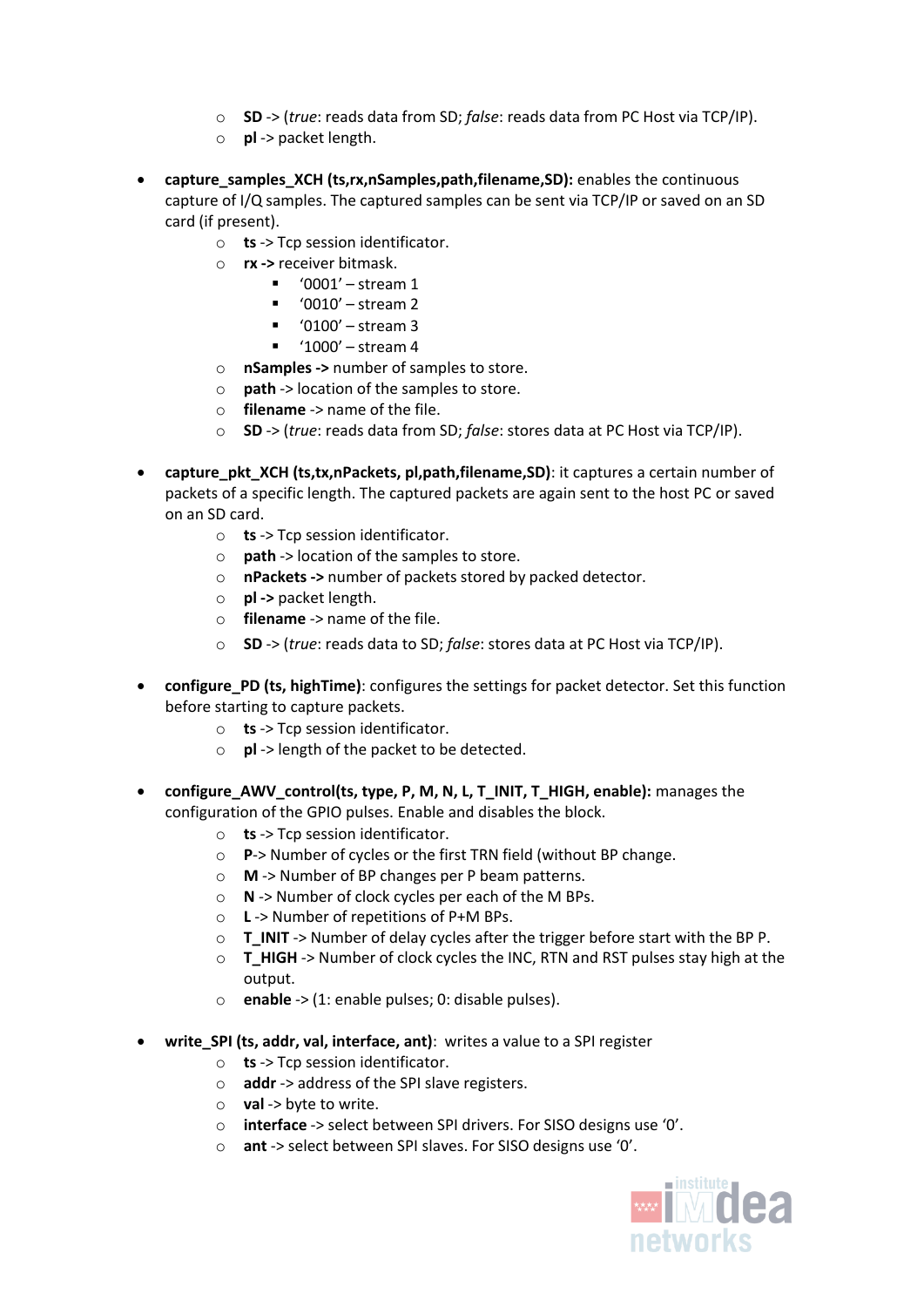### <span id="page-7-0"></span>BUILD SPI-GPIO CABLE

This is the list of components you will need:

• Pre-Crimped cables



• Level shifter 1.8 to 3.3V



• Female Header 0.1" 2x10



• Molex 8 pin cable



- 1. Each antenna will need an individual level shifter. You can connect to two level shifter per daughterboard connector (there are two per daughterboard). This means you will need 2 cables with 2 level shifter each to do MIMO 4x4.
- 2. First solder the level shifter to the row of pins
- 3. Connect the pre-crimped cables to the female header. You will need 18 cables for one cable. We will be using from ADCIO\_00 to ADCIO\_17. See picture below.

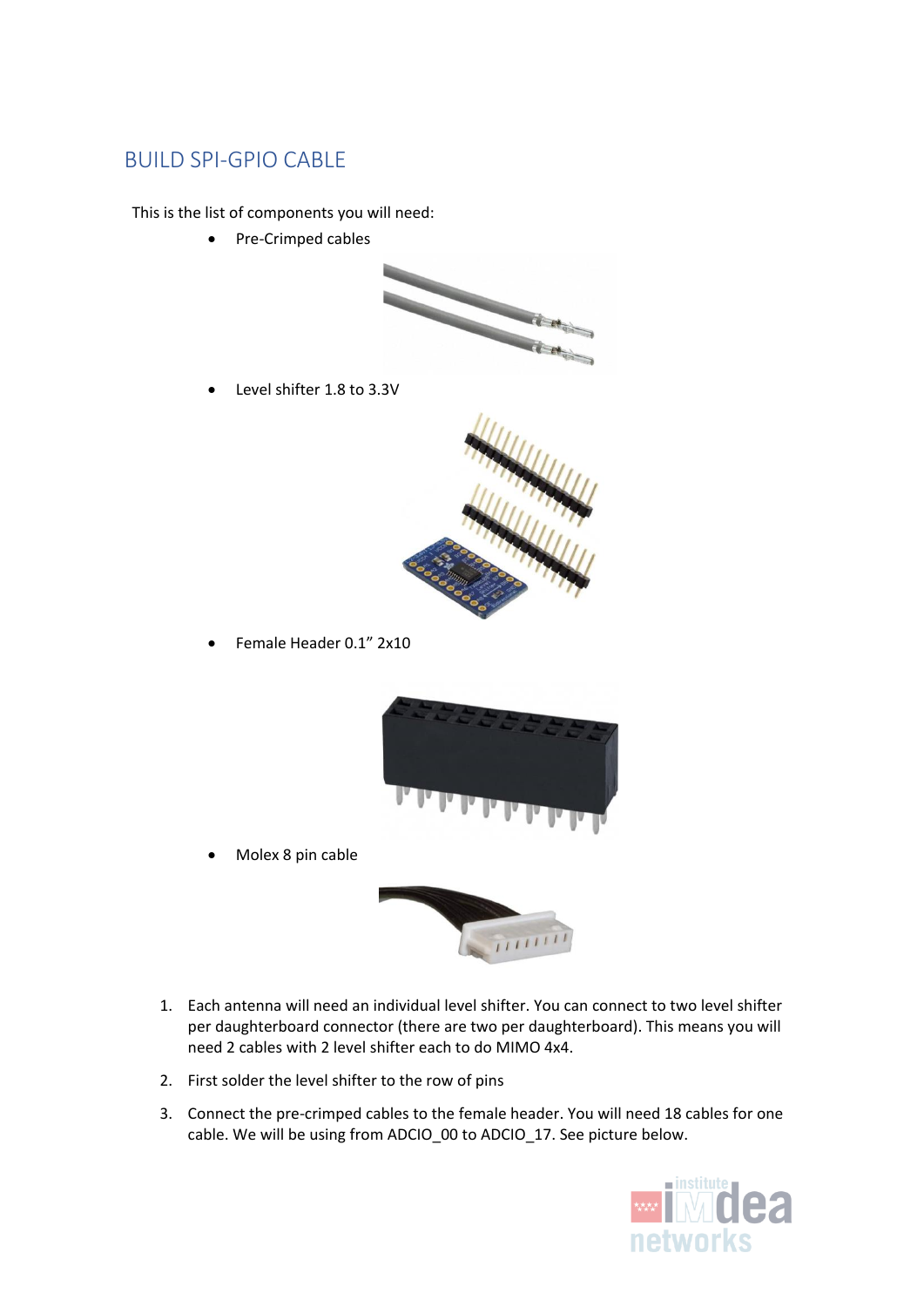

- 4. Identify the matching connections from the header to the level shifter by following the table at the end of the section. Focus on column BREAKOUT BOARD and LEVEL SHIFTER.
- 5. Remove the connector of one side the molex cable. This side will be pluged into the level shifter. Follow again the table to build the GPIO cable to the SIVERS. Focus on columm LEVEL SHIFTER and GPIO



6. Do the same for SPI cable. Focus on columm LEVEL SHIFTER and SPI.

|                                                                | <b>External SPI Connector</b>                                                     |
|----------------------------------------------------------------|-----------------------------------------------------------------------------------|
|                                                                | 3V3 SYS                                                                           |
| J15<br>$\overline{\overline{3}}$<br>5<br>6<br><b>WM7601DKR</b> | SPI 3V3<br>SPI CSNO S 3V3<br>SPI MSIO0 S 3V3<br>SPI MOSI0 S 3V3<br>SPI SCLK S 3V3 |
|                                                                |                                                                                   |

7. The cable should look something similar to this:

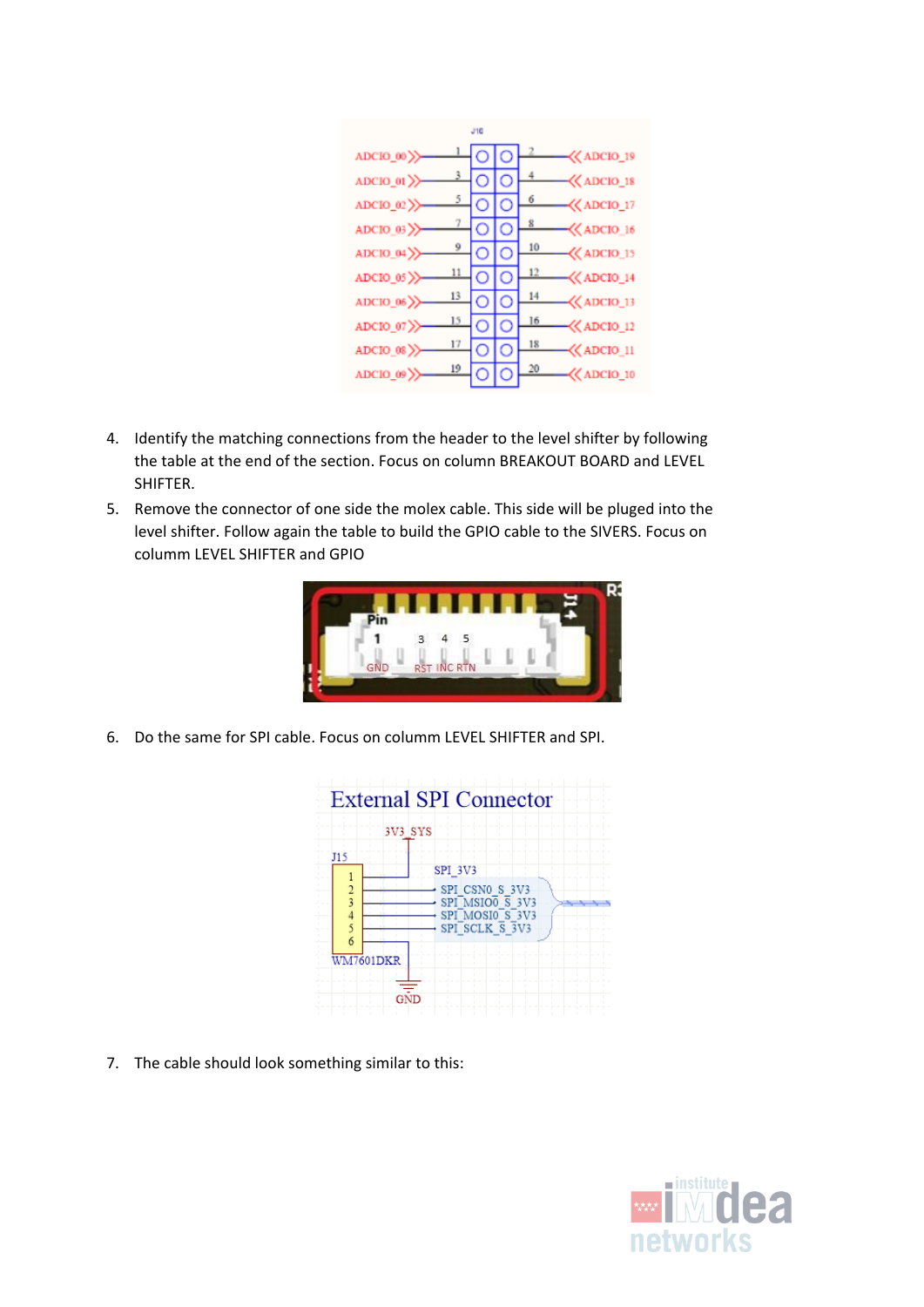